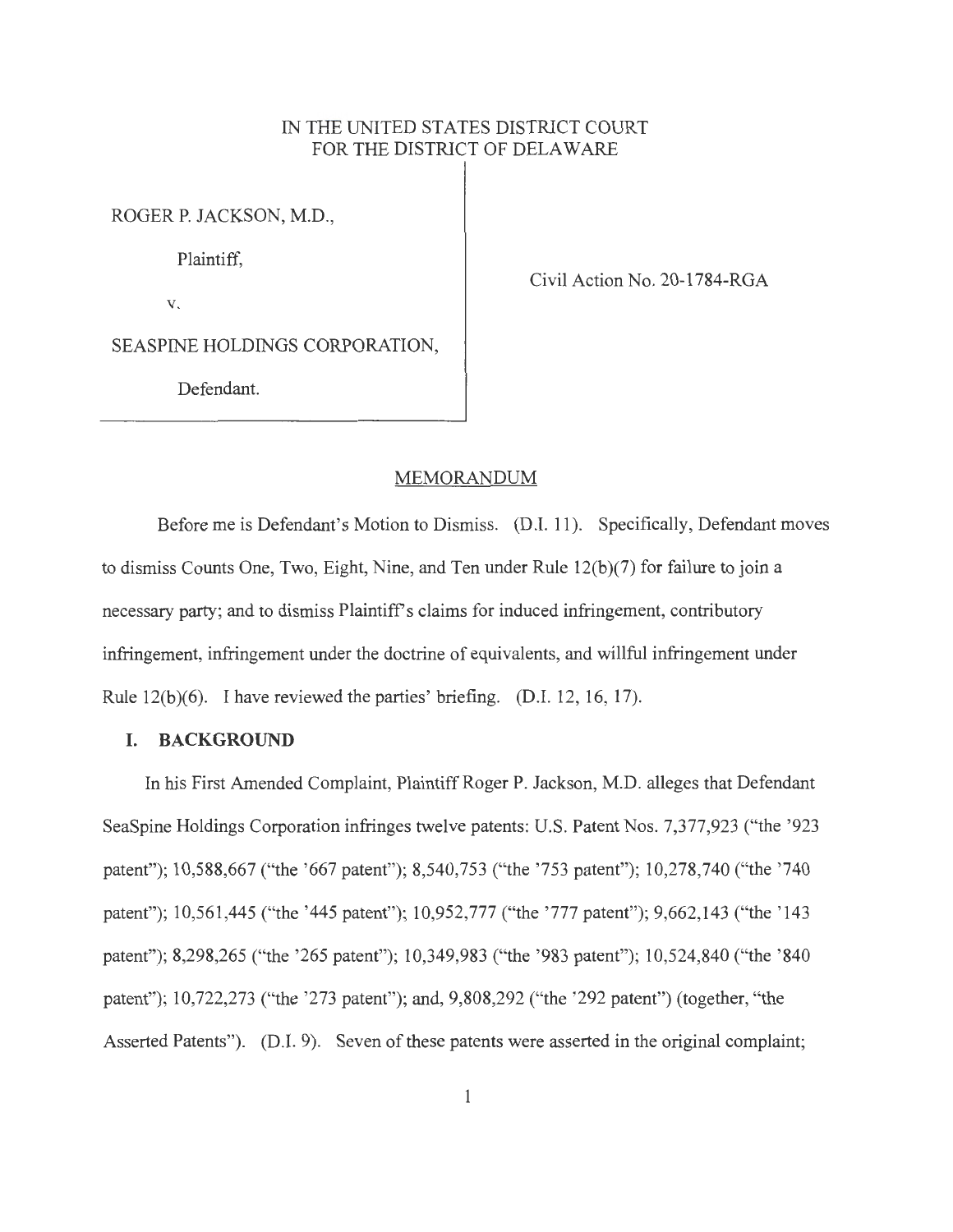five (including the '777 and '143 patents) were not. (D.I. 1). The Asserted Patents generally relate to spinal implants and systems used to fixate or align a patient's vertebrae. (D.I. 9 at  $\parallel$  7).

# **II. LEGAL STANDARDS**

# **A. Rule 12(b)(6)**

Rule 8 requires a complainant to provide "a short and plain statement of the claim showing that the pleader is entitled to relief." FED. R. CIV. P. 8(a)(2). Rule 12(b)(6) allows the accused party to bring a motion to dismiss the claim for failing to meet this standard. A Rule 12(b)(6) motion may be granted only if, accepting the well-pleaded allegations in the complaint as true and viewing them in the light most favorable to the complainant, a court concludes that those allegations "could not raise a claim of entitlement to relief." *Bell At!. Corp. v. Twombly,*  550 U.S. 544, 558 (2007).

The factual allegations do not have to be detailed, but they must provide more than labels, conclusions, or a "formulaic recitation" of the claim elements. *Id.* at 555 ("Factual allegations must be enough to raise a right to relief above the speculative level . .. on the assumption that all the allegations in the complaint are true (even if doubtful in fact). "). Moreover, there must be sufficient factual matter to state a facially plausible claim to relief. *Ashcroft* v. *Iqbal,* 556 U.S. 662, 678 (2009). The facial plausibility standard is satisfied when the complaint's factual content "allows the court to draw the reasonable inference that the defendant is liable for the misconduct alleged." *Id.* ("Where a complaint pleads facts that are merely consistent with a defendant's liability, it stops short of the line between possibility and plausibility of entitlement to relief." (internal quotation marks omitted)).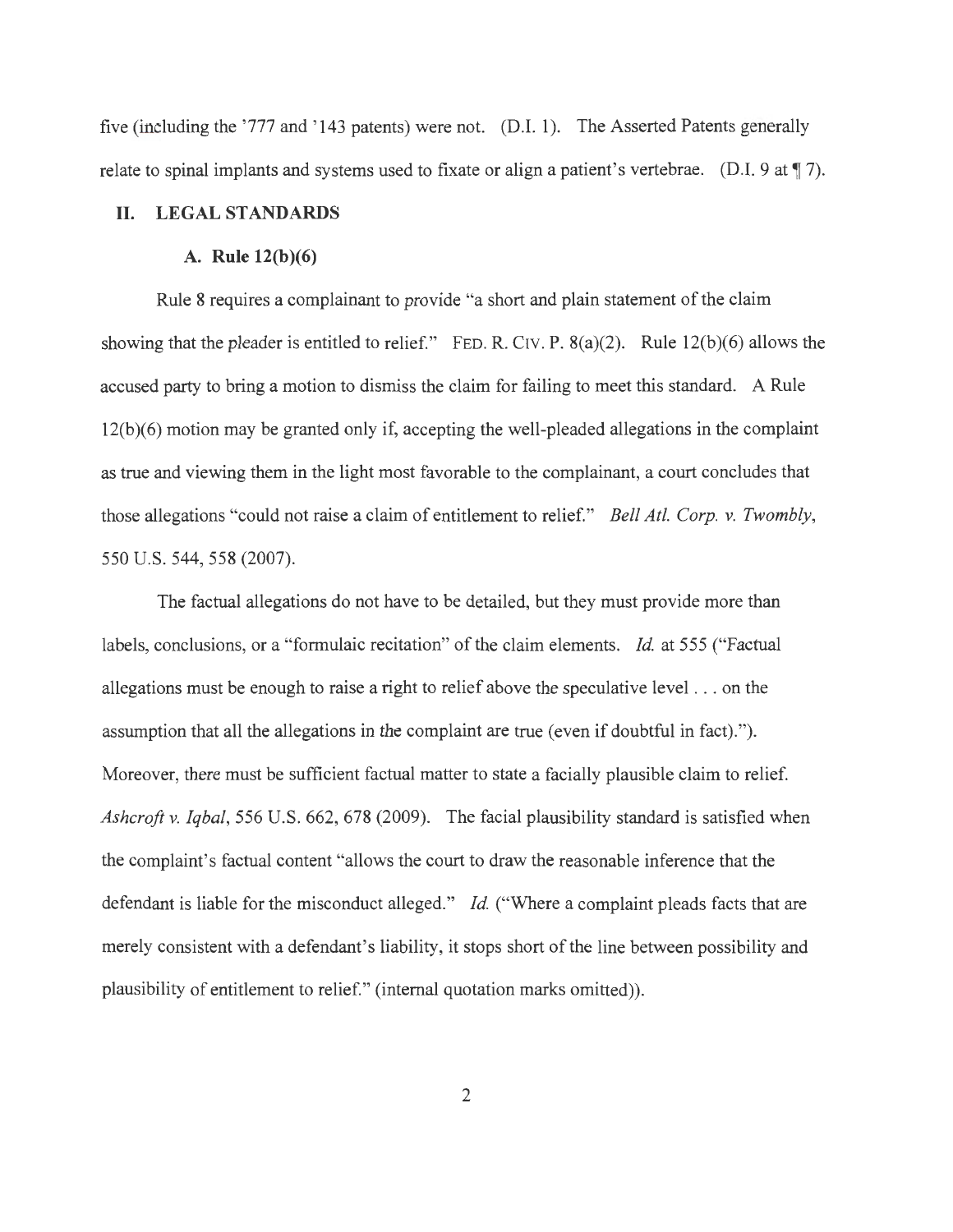#### **B.** Rule  $12(b)(7)$

Under Rule  $12(b)(7)$ , a defendant may move to dismiss a case for a plaintiff's failure to join a required party pursuant to Rule 19. To determine whether the case must be dismissed, the court must first decide whether the party is "necessary" within the meaning of Rule 19(a). *Gen. Refractories Co. v. First State Ins. Co. ,* 500 F.3d 306, 312 (3d Cir. 2007). An absent party is necessary if either, "(1) the present parties will be denied complete relief in the absence of the party to be joined, or (2) the absent party will suffer some loss or be put at risk of suffering such a loss if not joined." *Koppers Co. v. Aetna Cas. & Sur. Co.,* 158 F.3d 170, 175 (3d Cir. 1998).

If the party is necessary under Rule  $19(a)$  and joinder is feasible, the party is required and must be joined. If the absent party is necessary and cannot be joined, the court must next determine whether the party is considered "indispensable" under Rule 19(b). *Id*. If an absent party is indispensable, the court must dismiss the action. *Gen. Refractories Co.,* 500 F.3d at 312.

## III. **DISCUSSION**

# **A. Failure to Join a Necessary Party**

Dr. Jackson licensed five of the twelve Asserted Patents from Alphatec Spine, Inc.—the '923 patent (Count One), the '667 patent (Count Two), the '265 patent (Count Eight), the ' 983 patent (Count Nine), and the '840 patent (Count Ten) (together, "the Alphatec Patents"). SeaSpine moves to dismiss Counts One, Two, Eight, Nine, and Ten under Rule  $12(b)(7)$  because Dr. Jackson has failed to join Alphatec as a co-plaintiff. (D.I. 12 at 6).

Only a "patentee" may bring an action for patent infringement. 35 U.S.C. § 281. A "patentee" is a party who owns the patent by issuance or assignment.  $35 \text{ U.S.C.} \S 100(d)$ . An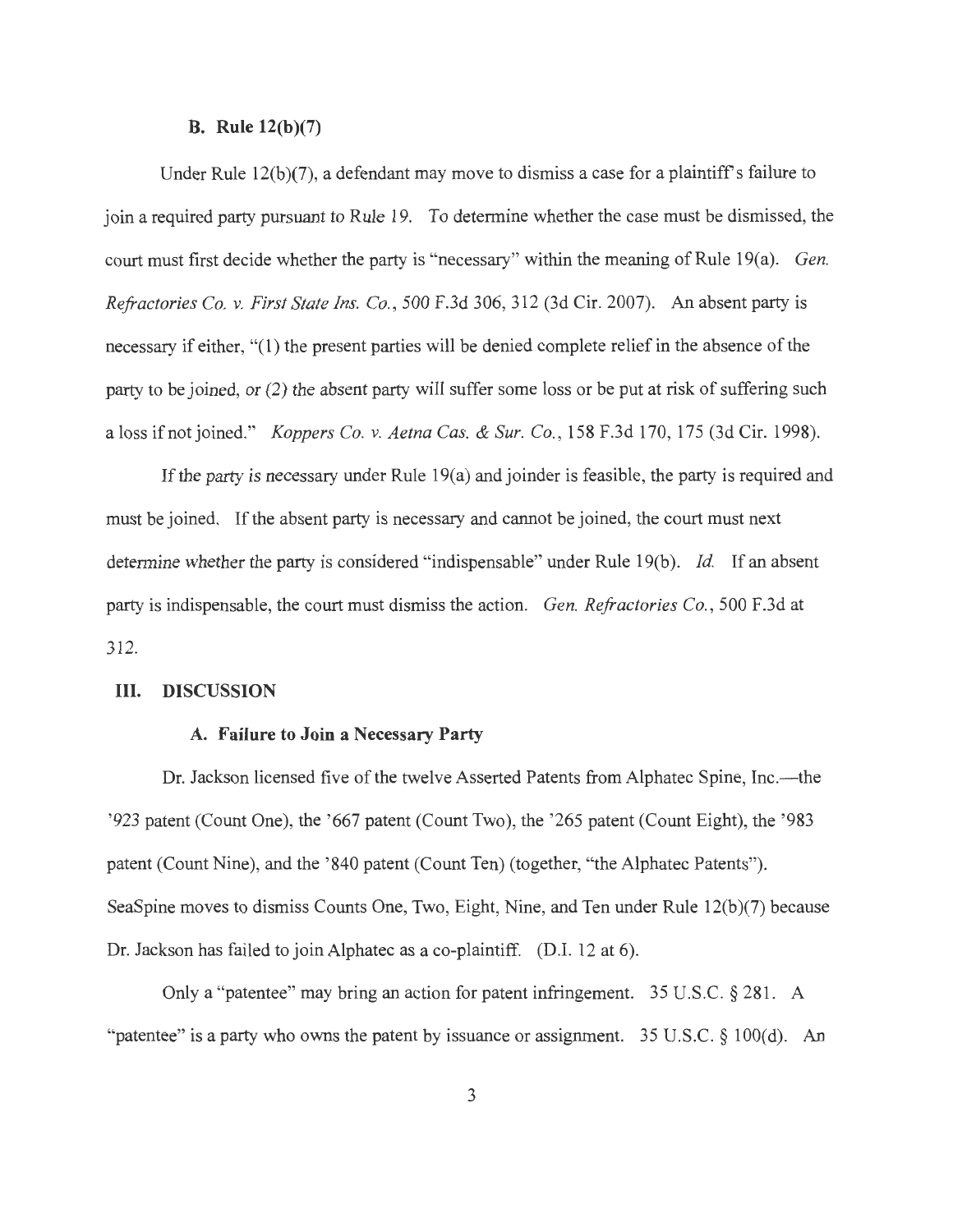exclusive licensee may only bring an infringement suit in its own name if it holds "all substantial rights" under the patent. *Textile Prods., Inc. v. Mead Corp.*, 134 F.3d 1481, 1484 (Fed. Cir. 1998). Otherwise, the patent owner is a "necessary party" to the litigation under Rule 19, and the licensee must join the patent owner as co-plaintiff. *Id.* 

To determine whether an exclusive licensee possesses all substantial patent rights, courts "must ascertain the intention of the parties and examine the substance of what was granted" in the license agreement. *Vaupel Textilmaschinen KG v. Meccanica Euro Italia SPA,* 944 F.2d 870, 874 (Fed. Cir. 1991). In determining the scope of the rights transferred by the license agreement, courts consider the licensee's right to (1) use the patent, (2) sublicense the patent, and (3) sue for infringement. *See Intell. Prop. Dev., Inc. v. TC! Cablevision of Cal. , Inc. ,* 248 F.3d 1333, 1342-45 (Fed. Cir. 2001). It is also "helpful to look at what rights were retained by the grantor." *Prima TekIL L.L.C. v. A-Roo Co.,* 222 F.3d 1372, 1378 (Fed. Cir. 2000).

Dr. Jackson alleges that he "owns substantially all rights and interest" under the Alphatec Patents and thus can bring suit in his own name. (D.I. 9 at  $\P\P$  10, 12, 19, 21, 23). In support, Dr. Jackson produces the "Amended and Restated Alphatec Spine License Agreement" (the "Alphatec Agreement") and the "First Addendum to Amended and Restated Alphatec Spine License Agreement" (the "Addendum"). (D.I. 9-1, Ex. 1; D.I. 26-1).

The Addendum provides in relevant part:

Alphatec Spine hereby grants to Jackson and their successors and assigns an exclusive ( except as stated below), perpetual license, with the unlimited right for Jackson or their successors or assigns to grant sublicenses to third parties [to] the [Alphatec Patents]. Alphatec Spine and any successor to substantially all of the business of Alphatec Spine shall retain the rights to manufacture, sell and distribute products based upon the [ Alphatec Patents] but shall not have the right to sublicense the [Alphatec Patents] to third parties. . . . Either party may institute enforcement actions to enforce the [ Alphatec Patents] against third-party infringers and any costs in enforcing the [Alphatec Patents] against third-party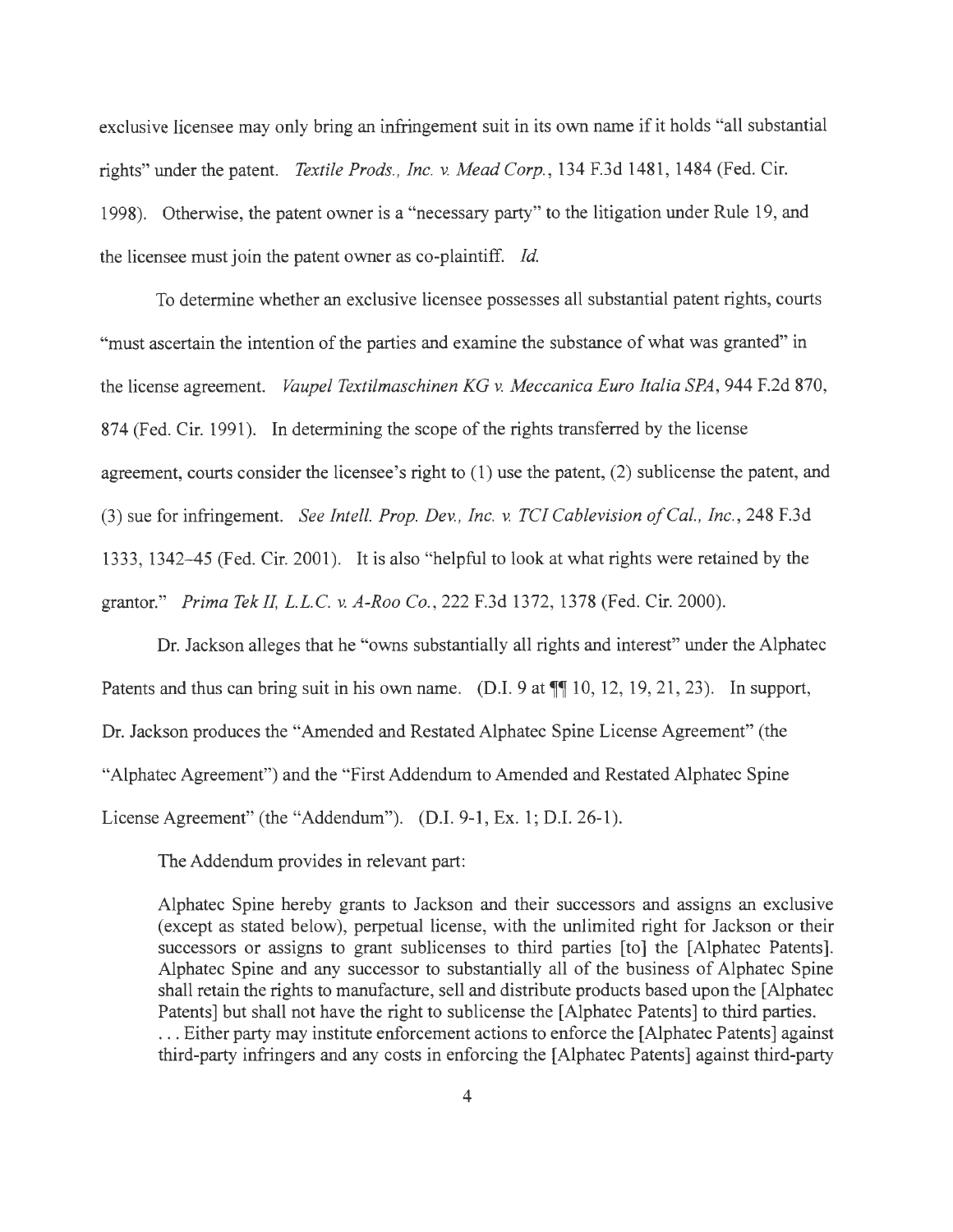infringers shall be shared equally by the parties and any recovery shall be shared equally; however, either party may opt out of such infringement enforcement at any time to avoid the costs of enforcement provided that any recovery against third-party infringers shall be divided pro rata based upon each party's respective legal fees and out-of-pocket expenses for such enforcement. ... Other than the mutual promises made and the mutual benefits derived from this Agreement, no other consideration shall be paid by Jackson and their successors and assigns or their ... sublicensees in connection with the [Alphatec Patents] License.

#### $(D.I. 9-1, Ex. 1, § 4.01(g)).$

Alphatec also retains the right to consult on the "filing and content of any application, amendment, submission or response" Dr. Jackson files in connection with the Alphatec Patents and the right to file its own applications and amendments to the Alphatec Patents in consultation with Dr. Jackson. *(Id.)*. The Alphatec Agreement provides, "Jackson may not assign this Agreement without the written consent of Alphatec Spine (such consent not to be unreasonably denied)  $\dots$ ." (D.I. 23-1, § 13.02).

Dr. Jackson argues that the rights conferred here are similar to the rights conferred in *Speedplay, Inc. v. Bebop, Inc. ,* 211 F.3d 1245 (Fed. Cir. 2000). (D.I. 16 at 5). In *Speedplay,* the licensee was granted an exclusive, royalty-free right to use and sublicense the patent. *Speedplay,* 211 F.3d at 1250. The patentee did not retain any rights to practice the patent. *Id.* at 1251. The licensee was also granted the right to enforce the patent, and the patentee retained the right bring an infringement action if the licensee did not. *Id.* The Federal Circuit held that the patentee's right to sue was "illusory" because the licensee "can render that right nugatory by granting the alleged infringer a royalty-free sublicense." *Id.* Thus, the Federal Circuit held that the licensee had been granted substantially all patent rights and had standing to maintain the suit. *Id.* at 1249.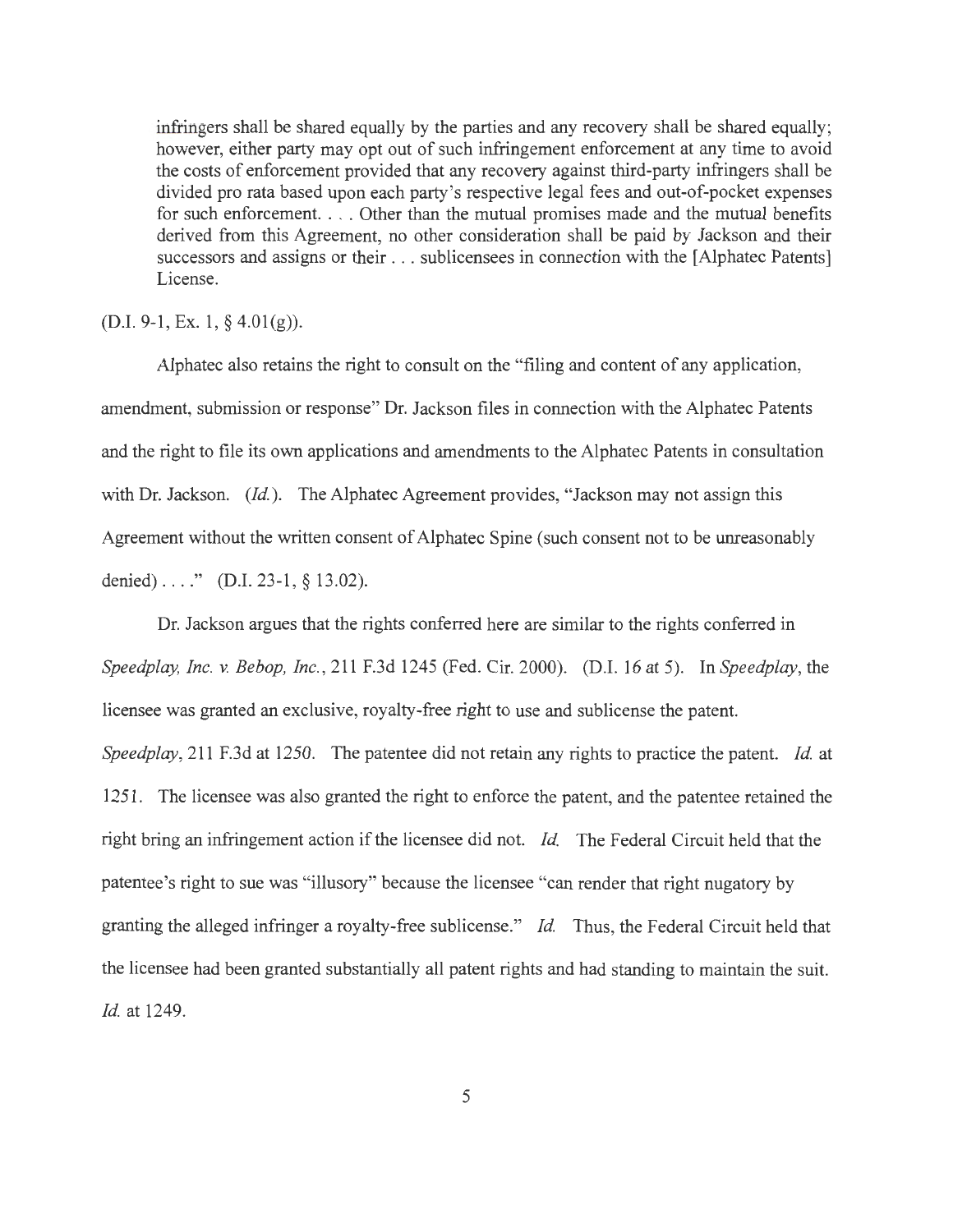SeaSpine responds that this case is more closely analogous to *Abbott Lab ys v. Diamedix Corp.,* 47 F.3d 1128 (Fed. Cir. 1995). (D.I. 12 at 7-8; D.I. 17 at 3). In *Abbott,* the licensee's usage rights were subject to a limited right of the patentee to make, use, and sell products embodying the patented invention and to prior licenses granted by the patentee. *Abbott,* 47 F.3d at 1129. The licensee was granted the right to sue for infringement, and the patentee retained the right to bring an infringement action if the licensee did not. *Id.* at 1132. The licensee could grant sub licenses, but it had to pay annual royalties on the sales of the sub licensees. *Id.* at 1129. The patentee also retained the right to prevent the licensee "from assigning its rights under the license to any party other than a successor in business." *Id.* at 1132. Considering the scope of the rights granted to the licensee and retained by the patentee, the Federal Circuit held that the licensee had not been granted substantially all patent rights. *Id.* 

I find that the license agreement in this case is closely analogous to the agreement in *Speedplay.* Dr. Jackson was granted an exclusive, royalty-free right to use and sublicense the patent, and the ability to sue for infringement. Although Alphatec retained the right to enforce the patents, this right to sue is "illusory." Dr. Jackson has been granted the unfettered right to sublicense the Alphatec Patents-he does not have to pay royalties on the sales of the sublicensees and Alphatec retained no right to grant sublicenses. Thus, as with the licensee in *Speedplay,* Dr. Jackson can render Alphatec's right to sue nugatory by granting the third-party infringer a royalty-free sublicense.

The license agreement does provide that Dr. Jackson cannot assign the agreement without the consent of Alphatec. But unlike the patentee's right to restrict an assignment of the agreement in *Abbott,* Alphatec 's consent cannot be unreasonably withheld. Because Alphatec 's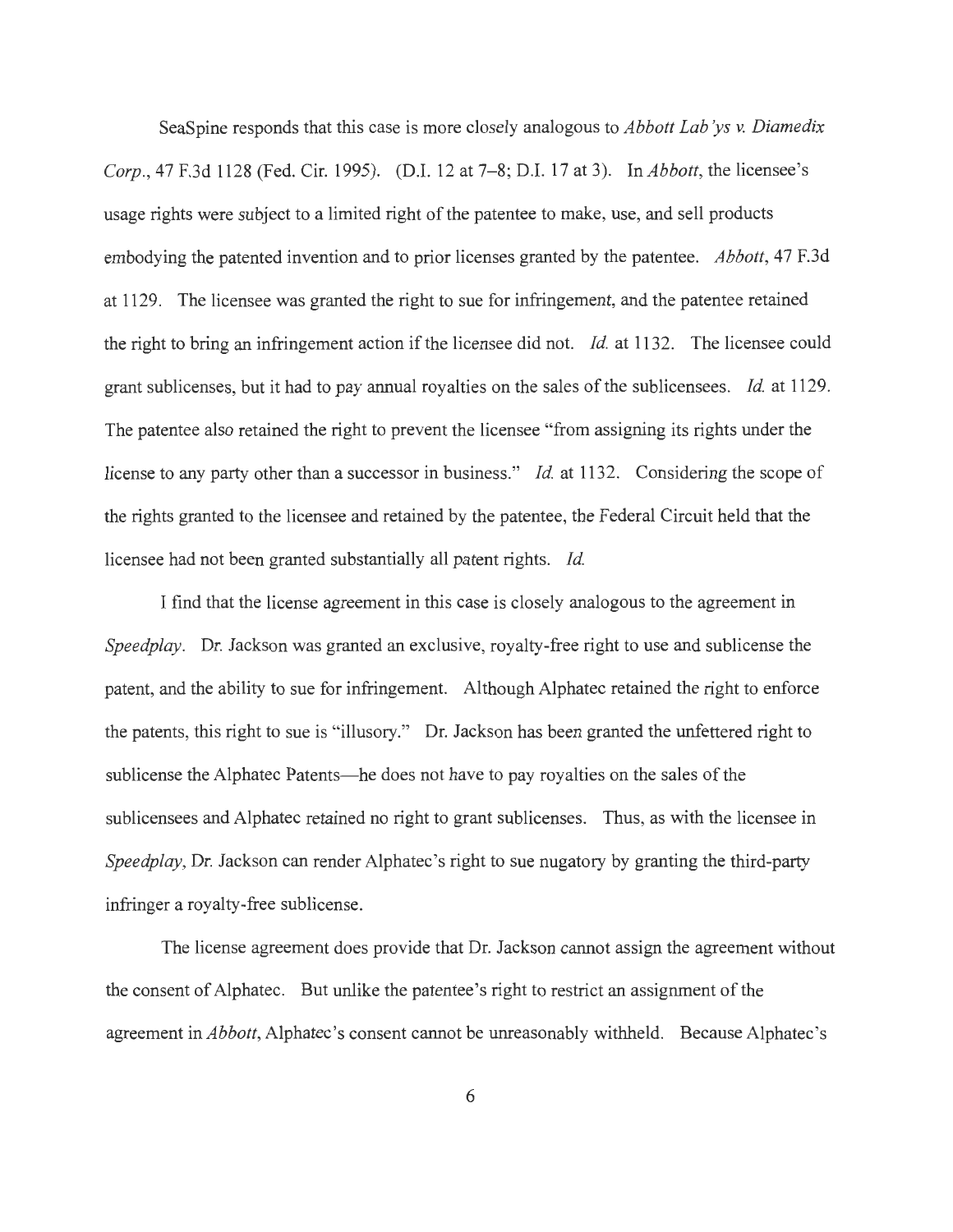right to restrict any assignment of the agreement is limited, I find that this consent requirement does not significantly restrict the scope of Dr. Jackson's rights. *See Speedplay,* 211 F.3d at 1251- 52 (holding that a nearly-identical consent requirement "does not significantly restrict the scope of Speedplay's rights in the '778 patent").

Unlike the patentee in *Speedplay* (and similar to patentee in *Abbott),* Alphatec retained the right to make, use, and sell products embodying the patented invention. While the patentee's retention of the right to practice the patent does favor a finding that there was not a transfer of substantially all patent rights, I do not find this fact to be dispositive in this case. Dr. Jackson has an exclusive, perpetual license to use the patented technology, the unfettered right to sublicense the patents, and the right to effectively control the enforcement of the patents. Alphatec's retention of the right to practice the patents—effectively a non-exclusive license does not significantly restrict the substantial rights granted to Dr. Jackson. *See United Access Techs. , LLC* v. *Verizon Internet Servs., Inc. ,* 2021 WL 1200650, at \*8 (D. Del. Mar. 26, 2021) (holding that the grantor's retention of the right to "exploit" the licensed patents failed to establish that the grantor had standing to maintain an infringement suit without the exclusive licensee).

Thus, I find that Alphatec transferred substantially all the rights in the Alphatec Patents to Dr. Jackson. Dr. Jackson has standing to maintain this lawsuit without joining Alphatec as a coplaintiff. SeaSpine's motion to dismiss Counts One, Two, Eight, Nine, and Ten under Rule  $12(b)(7)$  is denied.

#### **B. Induced Infringement**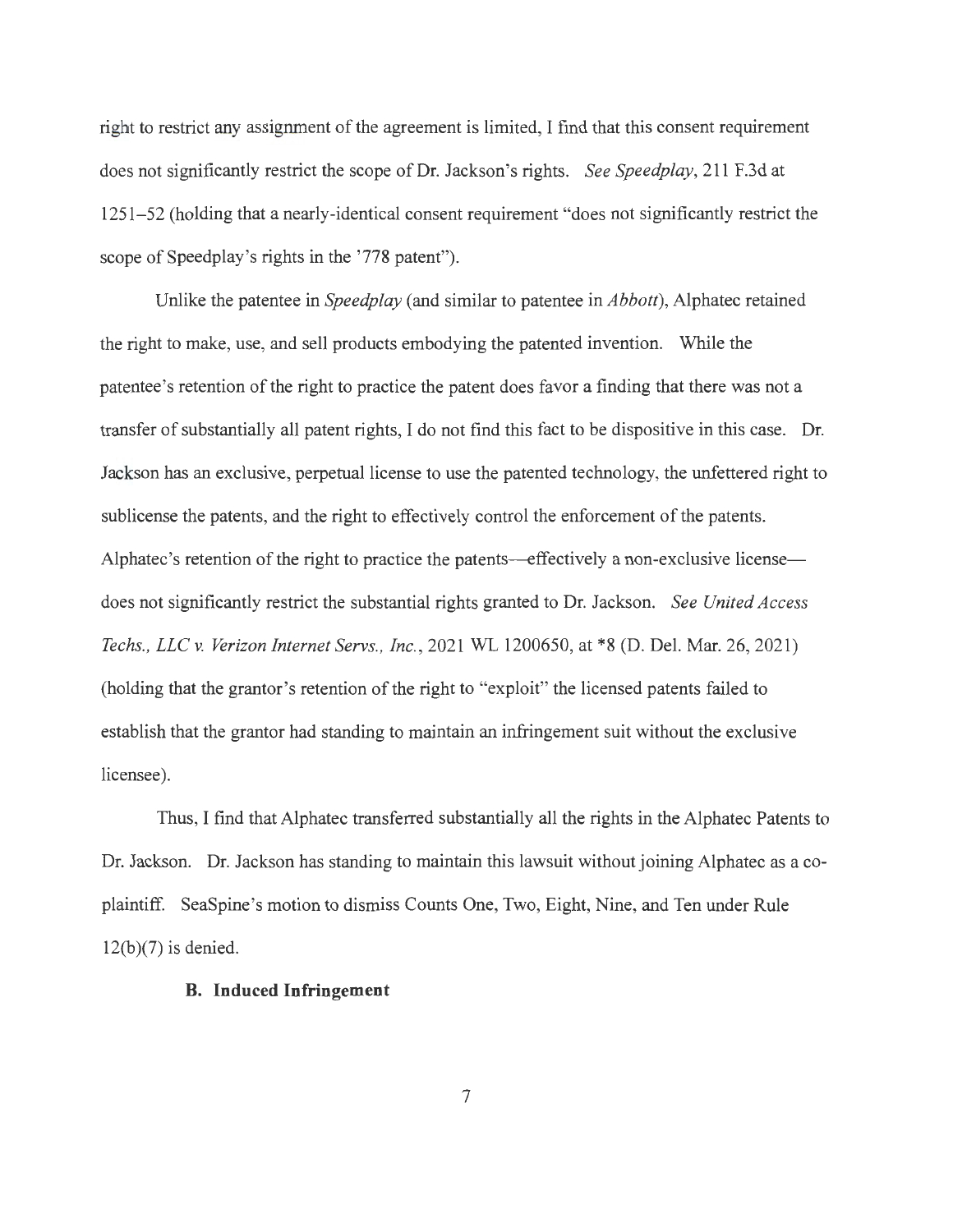Pursuant to 35 U.S.C. § 271(b), "Whoever actively induces infringement of a patent shall be liable as an infringer." Liability under § 271(b) "requires knowledge that the induced acts constitute patent infringement." *Global- Tech Appliances, Inc. v. SEB S.A.,* 563 U.S. 754, 766 (2011 ). Thus, "for an allegation of induced infringement to survive a motion to dismiss, a complaint must plead facts plausibly showing that the accused infringer specifically intended another party to infringe the patent and knew that the other party's acts constituted infringement." *Lifetime Indus., Inc.* v. *Trim- Lok, Inc. ,* 869 F.3d 1372, 1379 (Fed. Cir. 2017) ( cleaned up)

# **1. Knowledge of Infringement**

Dr. Jackson alleges that he provided SeaSpine's CEO, Keith Valentine, "notice of his threaded spherical shank head technology (which includes U.S. Patent No. 8,540,753)" at a conference in 2017, and "Mr. Valentine agreed at the time to look into the issue." (D.I. 9 at ¶ 33). He also alleges that he had "discussions throughout the Summer of 2018" with SeaSpine where he "provided notice to SeaSpine that it was engaging in the unauthorized use of Dr. Jackson's spine implant inventions and exclusively owned technology protected by the '753, '292 and '923 patents." *(Id.).* The parties "discussed SeaSpine's Mariner product in connection with these patents." *(Id.).* On September 15, 2020, Dr. Jackson sent a letter to SeaSpine which "alerted SeaSpine to each of the Asserted Patents (among others) and pointed out that the Mariner, Malibu and NewPort products all required such a license." *(Id. at* 134; *see also* D.I. 12, Ex. A (providing a copy of this letter)).

In the September 15, 2020 letter, Dr. Jackson offered SeaSpine a license for "his enabling technologies." (D.I. 12, Ex. A at 2). He further stated that if the parties could reach an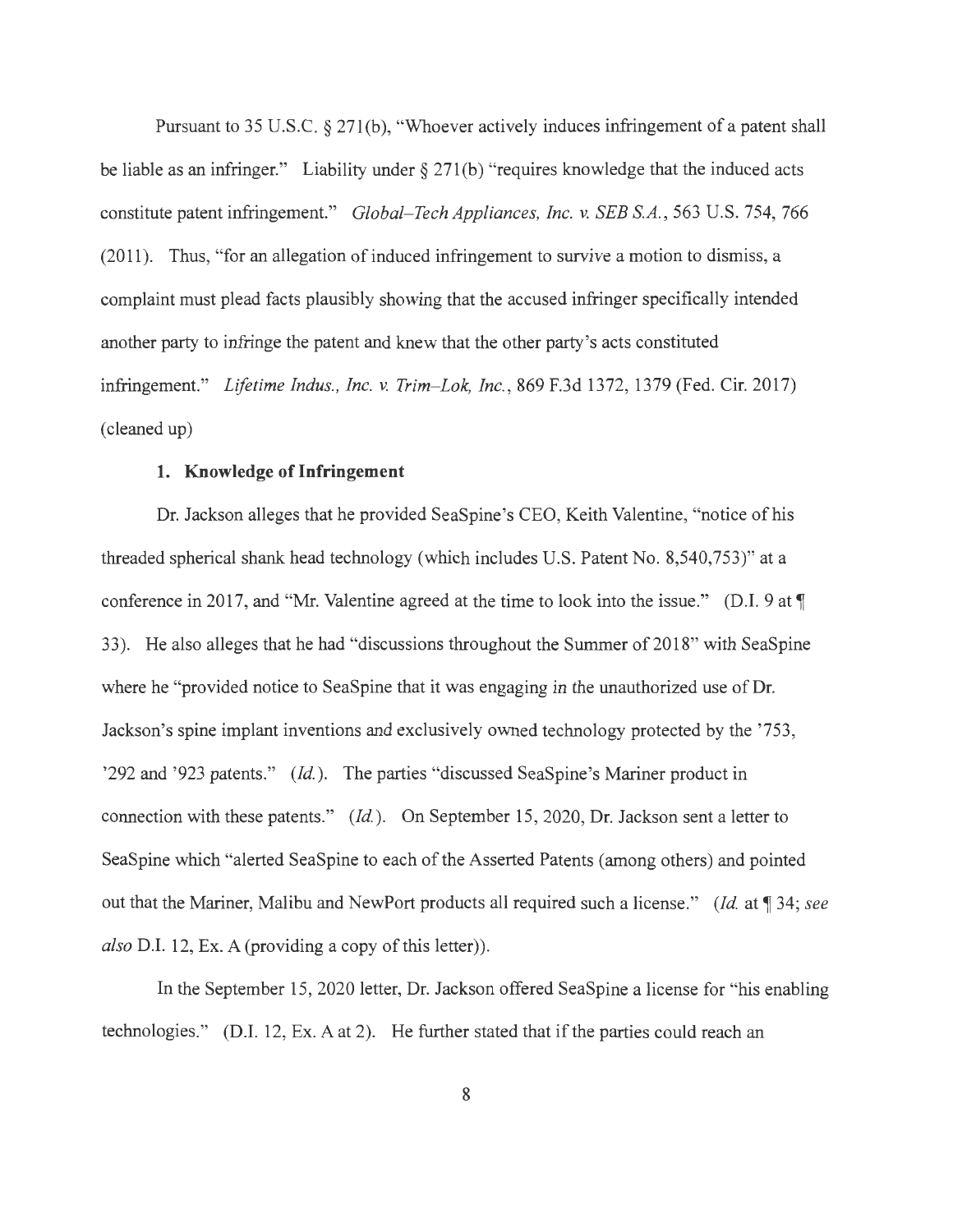agreement without the need for litigation or inter partes review, "any past infringements would be cured with monthly payments going forward with NO interest." *(Id.).* Otherwise, if Dr. Jackson did have to file suit, "any past infringements for sales of the existing Newport, Malibu, Daytona and Mariner screws would be paid in one lump sum including accrued interest." *(Id.* at 2-3). Dr. Jackson attached a list of 67 "licensable" patents, including ten of the twelve Asserted Patents, namely, the '923, '667, '753, '740, '445, '265, '983, '840, '273, and '292 patents. *(Id., `* Ex.A).

In this letter, Dr. Jackson offers a license, identifies ten Asserted Patents, names the accused Newport, Malibu, and Mariner systems, and provides notice of infringement. This is sufficient to plead knowledge of the ten patents and their infringement. Thus, Dr. Jackson has sufficiently alleged pre-suit knowledge of infringement of these ten patents at least as of September 15, 2020.<sup>1</sup>

The 2020 letter, however, does not identify the '777 or ' 143 patents. Dr. Jackson alleges that SeaSpine had knowledge of the '777 patent because Dr. Jackson offered SeaSpine a license to the '753 patent, of which the '777 patent is a continuation. (D.I. 9 at  $\P$  101). Similarly, Dr. Jackson alleges that SeaSpine knew of the '143 patent because the '143 patent is a continuation of the '272 patent, which was identified in the 2020 letter. (*Id.* at ¶ 109). These allegations are insufficient to support an inference of actual knowledge of the patents, let alone knowledge of infringement. *See MONEC Holding AG v. Motorola Mobility, Inc.,* 897 F. Supp. 2d 225,233 (D. Del. 2012) (holding that the fact that the accused infringer had knowledge of a patent related

<sup>&</sup>lt;sup>1</sup> Although some of the Asserted Patents may be entitled to an earlier start date for induced infringement *(see, e.g., D.I.* 9 at  $\P$  33, 74), I do not need to decide that for purposes of this motion.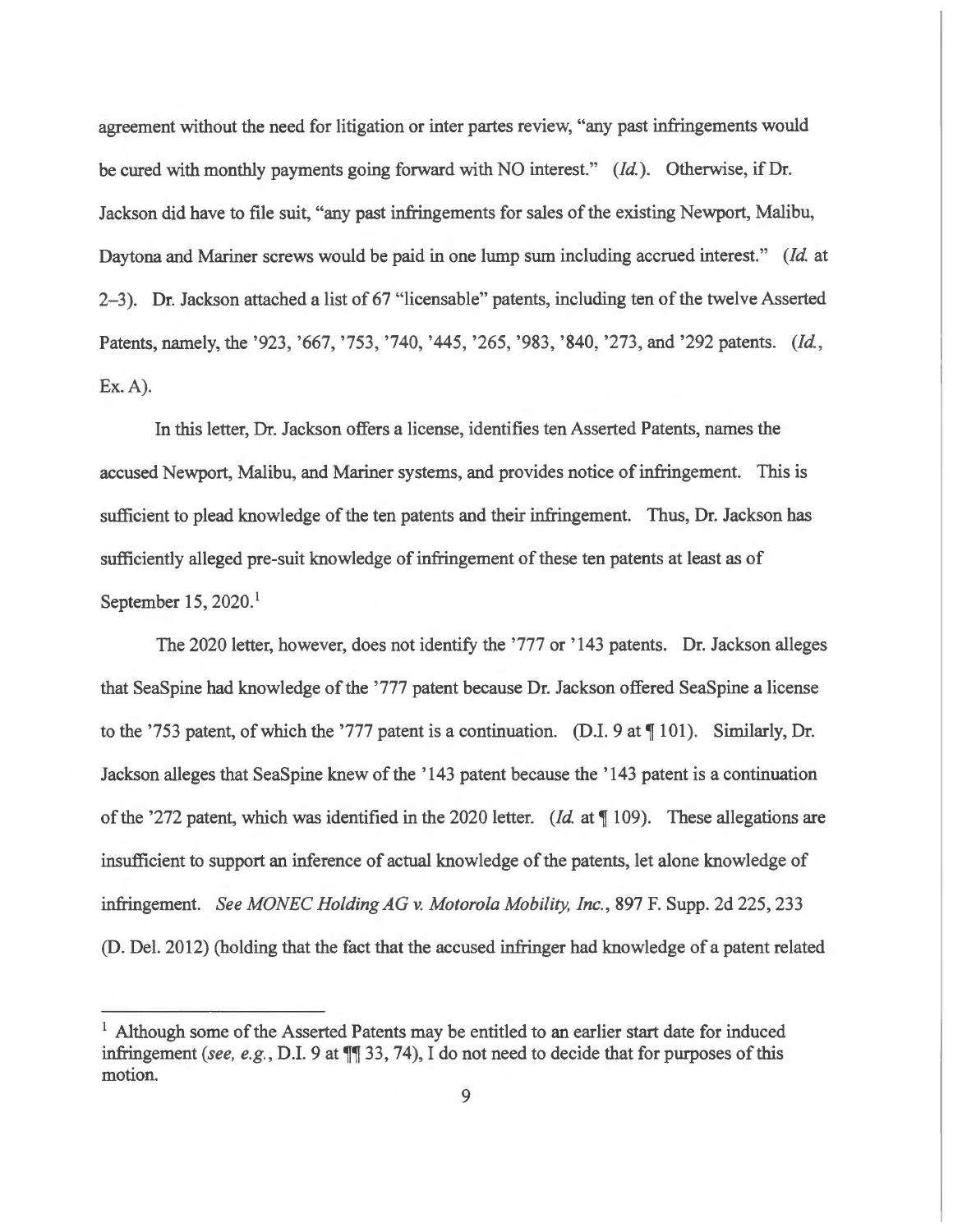to the patent-in-suit was not sufficient to demonstrate a plausible claim of pre-suit knowledge of the patent-in-suit). Thus, I grant SeaSpine's motion to dismiss Dr. Jackson's claims for induced infringement of the '777 and '143 patents.

# **2. Specific Intent**

" [S]pecific intent may be inferred from circumstantial evidence where a defendant has both knowledge of the patent and specific intent to cause the acts constituting infringement." *Ricoh Co. v. Quanta Comput. Inc. ,* 550 F.3d 1325, 1342 (Fed. Cir. 2008). "Evidence of active steps taken to encourage direct infringement, such as advertising an infringing use or instructing how to engage in an infringing use, show an affirmative intent that the product be used to infringe, and a showing that infringement was encouraged overcomes the law's reluctance to find liability when a defendant merely sells a commercial product suitable for some lawful use." *Metro-Goldwyn-Mayer Studios Inc. v. Grokster, Ltd. ,* 545 U.S. 913, 936 (2005) (cleaned up).

For each induced infringement count, Dr. Jackson alleges, with some slight variation, "SeaSpine has the specific intent to encourage surgeons to directly infringe [the Asserted Patents] by using and/or assembling components of the Mariner screw products .. .. SeaSpine provides the components used in the completed bone anchor assembly for the Mariner screw products along with instructions and tools to accomplish this assembly." *(See, e.g., D.I. 9 at* 157). SeaSpine argues that this is insufficient to support an inference of specific intent because Dr. Jackson does not identify the "instructions and tools," allege how SeaSpine provides the "instructions and tools" to surgeons, or allege how the "instructions and tools" relate to the Asserted Patents. (D.I. 12 at 13).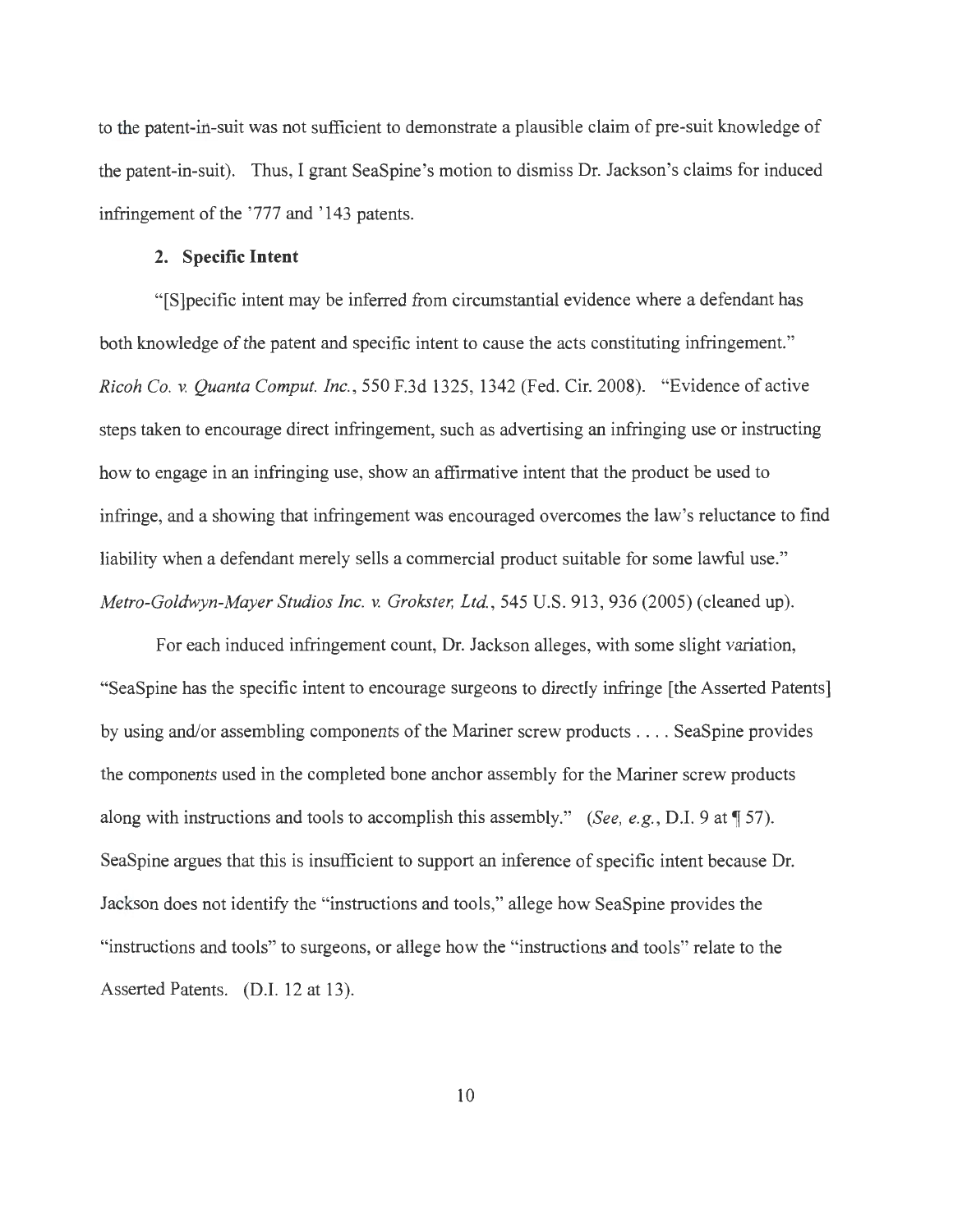SeaSpine's argument is frivolous. Dr. Jackson's allegations are sufficient to plead specific intent. *See, e.g. , M2M Sols. LLC v. Telit Commc 'ns PLC,* 2015 WL 4640400, at \*4 (D. Del. Aug. 5, 2015) (holding that an allegation that "Defendants provided instructions to their customers on use of those products in a manner that would directly infringe the patent" was sufficient to plead specific intent). Contrary to SeaSpine's arguments, it is not necessary for Dr. Jackson allege how SeaSpine provides the "instructions and tools" to surgeons or how the "instructions and tools" relate to the Asserted Patents.

Dr. Jackson has sufficiently alleged facts to state a claim for inducement infringement of the '923, '667, '753, '740, '445, '265, '983, '840, '273, and '292 patents. Thus, I will deny SeaSpine's motion with respect to these patents.

# **C. Contributory Infringement**

Under  $\S 271(c)$ , "Whoever offers to sell or sells within the United States or imports into the United States a component of a patented machine .. . constituting a material part of the invention, knowing the same to be especially made or especially adapted for use in an infringement of such patent, and not a staple article or commodity of commerce suitable for substantial noninfringing use, shall be liable as a contributory infringer." To state a claim for contributory infringement, a complaint must plead facts plausibly showing that (1) "there is direct infringement," (2) "the accused infringer had knowledge of the patent," (3) "the component has no substantial noninfringing uses," and (4) "the component is a material part of the invention." *Fujitsu Ltd v. Netgear Inc.,* 620 F.3d 1321 , 1326 (Fed. Cir. 2010).

As I concluded above, Dr. Jackson has sufficiently pled pre-suit knowledge of the '923, ' 667, '753, '740, '445, '265, '983, ' 840, '273, and '292 patents. Because Dr. Jackson has failed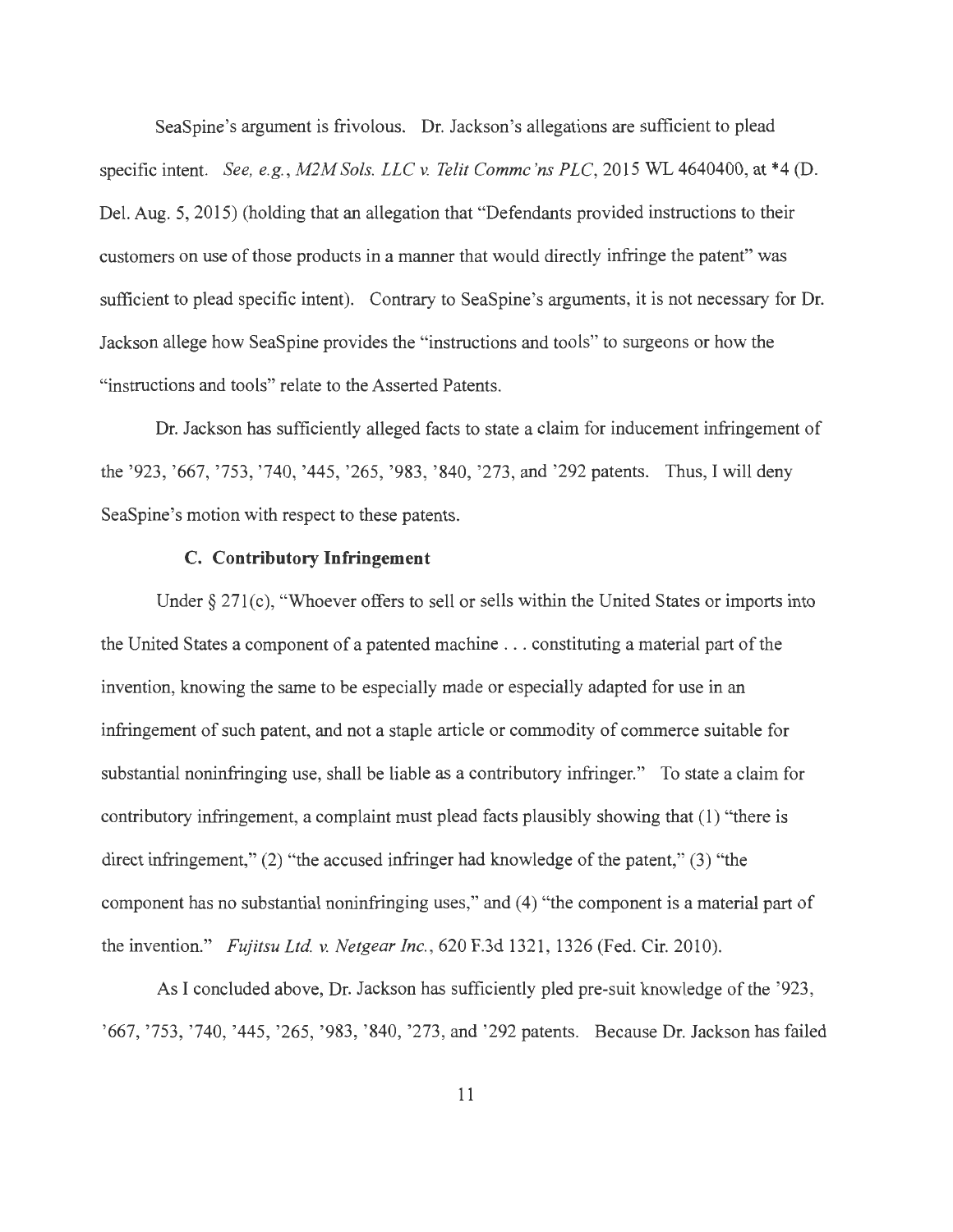to plead pre-suit knowledge of the '777 and ' 143 patents, I will grant SeaSpine's motion to dismiss Dr. Jackson's contributory infringement claims for these patents.

Dr. Jackson alleges that SeaSpine contributes to the infringement of the Asserted Patents by selling the accused screw products to surgeons as part of surgical trays. *(See, e.g. ,* D.I. 9 at 1 58). He alleges, for example, "These components, such as the 'pedicle screw' and 'body member' etc., as claimed, comprise material components of the 'variable angle spinal assembly' of at least claim 4 of the '923 patent and are designed, configured and adapted to work with each other and have no substantial purpose other than as part of infringing devices and are accordingly not staple articles of commerce." *(Id.).* 

SeaSpine argues that Dr. Jackson's allegations are insufficient because he only recites examples of components that contribute to the infringement rather than each component that contributes to the infringement. (D.I. 12 at 16). SeaSpine does not provide any case law that requires a complaint to list each and every component, and I do not think that level of specificity is necessary at the pleading stage. Dr. Jackson's allegations are sufficient to state a claim for contributory infringement as he has specifically identified at least a few components that contribute to the infringement.

SeaSpine also argues that Dr. Jackson has failed to plead sufficient facts regarding lack of substantial non-infringing uses. (D.I. 12 at 16-17). "The Federal Circuit has ruled that affirmatively pleading the absence of substantial non-infringing uses renders the claim plausible if the pleadings do not undermine that allegation." *Merck Sharp & Dahme Corp. v. Teva Pharms. USA, Inc.,* 2015 WL 4036951 , at \*7 (D. Del. July 1, 2015) (citing *In re Bill of Lading,*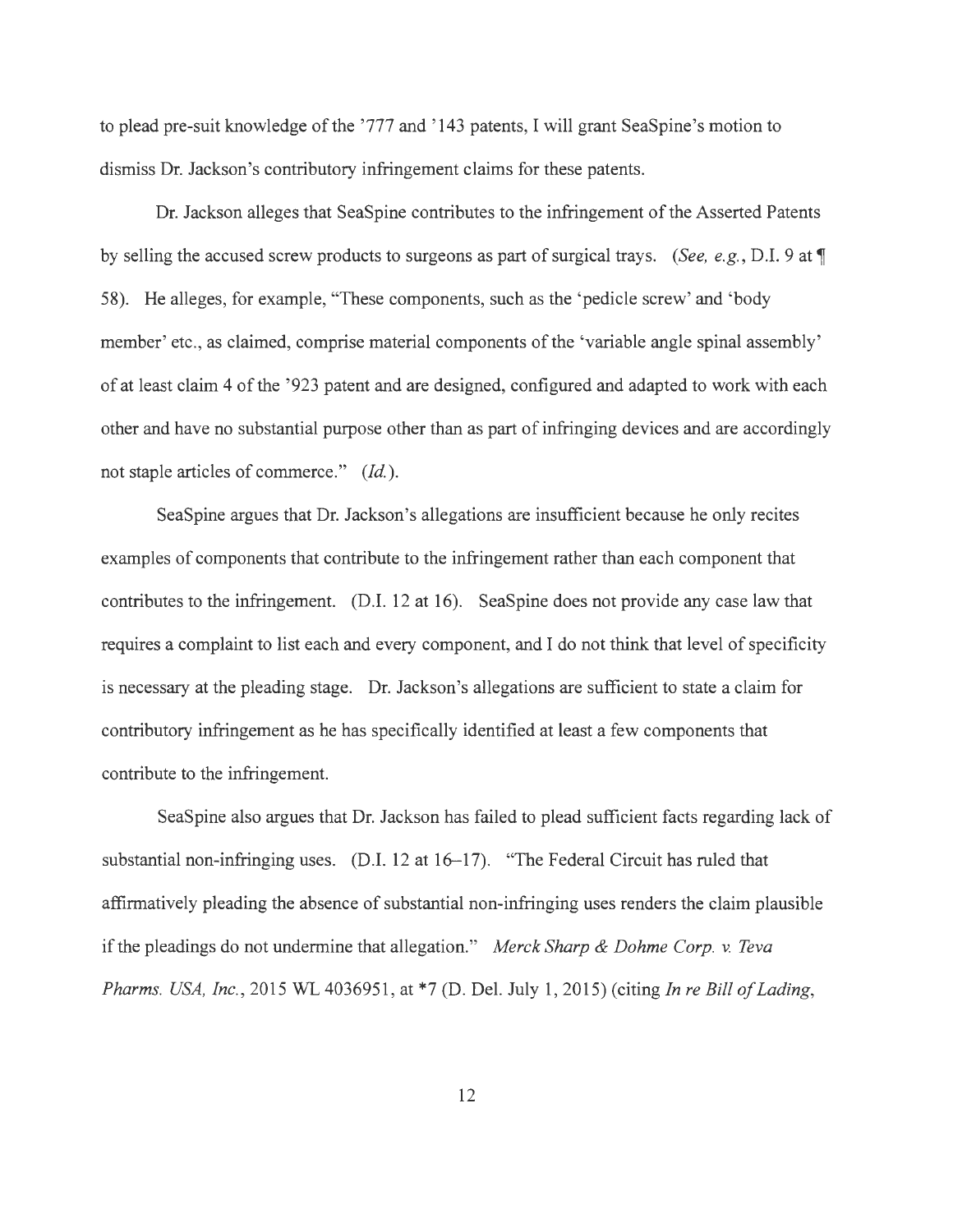681 F.3d 1323, 1339 (Fed. Cir. 2012)), *report and recommendation adopted,* 2015 WL 4477699 (D. Del. July 22, 2015).

The First Amended Complaint states that the material components "are designed, configured and adapted to work with each other and have no substantial purpose other than as part of infringing devices and are accordingly not staple articles of commerce." (D.I.  $9$  at  $\text{\textless} 58$ ). This "affirmative pleading [of] the absence of substantial non-infringing uses renders the claim plausible." *Merck Sharp & Dahme,* 2015 WL 4036951 , at \*7; *see also Express Mobile, Inc. v. Squarespace, Inc.,* 2021 WL 3772040, at \*5 (D. Del. Aug. 25, 2021) (holding that the complaint met the plausibility pleading standard where the plaintiff stated that there was no substantial noninfringing use).

For these reasons, SeaSpine's motion to dismiss Dr. Jackson's contributory infringement claims is denied as to the '923, '667, '753, '740, '445, '265, '983, '840, '273, and '292 patents.

# **D. Infringement Under the Doctrine of Equivalents**

Dr. Jackson alleges that the accused systems infringe the Asserted Patents "either literally or under the doctrine of equivalents." *(See, e.g., D.I.* 9 at 153). SeaSpine argues that this allegation is insufficient to state a claim for infringement under the doctrine of equivalents because Dr. Jackson does not plead any facts supporting this theory and his infringement charts only demonstrate literal infringement. (D.I. 12 at 18).

Dr. Jackson's allegations are sufficient. "These disclosures and allegations are enough to provide [SeaSpine] fair notice of infringement of the asserted patents." *Disc Disease Sols. Inc. v. VGH Sols., Inc.,* 888 F.3d 1256, 1260 (Fed. Cir. 2018); *see also Promos Techs. , Inc. v. Samsung Elecs. Co.*, 2018 WL 5630585, at \*2 (D. Del. Oct. 31, 2018) (holding that plaintiff is not limited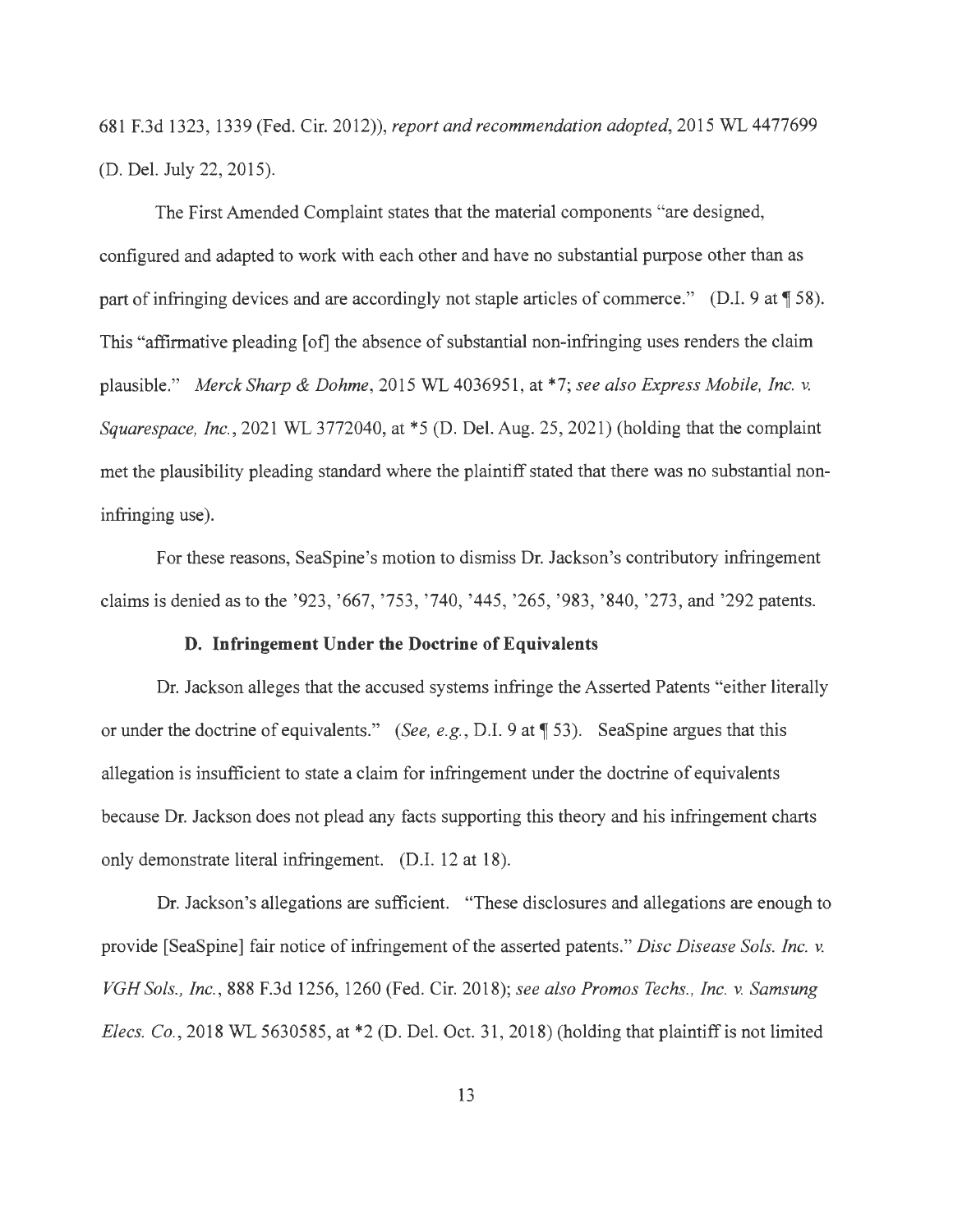to the one asserted claim identified in the asserted patent). SeaSpine does not identify any cases in which a doctrine of equivalents allegation has been appropriately struck or otherwise dismissed at the pleading stage when the allegation accompanies a sufficient literal infringement allegation. (D.I. 12 at 18; D.I. 17 at 9). Thus, I deny SeaSpine's motion to dismiss Dr. Jackson's claims for infringement under the doctrine of equivalents.

# **E. Willful Infringement**

SeaSpine moves to dismiss Dr. Jackson's claims for willful infringement. (D.I. 12 at 19). A determination of willfulness requires a finding of "deliberate or intentional" infringement. *SRI Int '!, Inc. v. Cisco Sys., Inc.,* 14 F.4th 1323, 1330 (Fed. Cir. 2021). To plead a claim of willful infringement, the complaint must allege that the accused infringer knew of the patent-in-suit, and knowingly or intentionally infringed the patent after acquiring that knowledge. *Eko Brands, LLC v. Adrian Rivera Maynez Enters., Inc.,* 946 F.3d 1367, 1378-79 (Fed. Cir. 2020).

As I concluded above, Dr. Jackson has sufficiently pled knowledge of the patent and knowledge of the risk of infringement for the '923, '667, '753, '740, '445, '265, '983, '840, '273, and '292 patents. Thus, I will deny SeaSpine's motion with respect to these patents. Because Dr. Jackson has failed to plead pre-suit knowledge of the '777 and ' 143 patents, I will grant SeaSpine's motion to dismiss Dr. Jackson's willful infringement claims for these patents.

## **IV. CONCLUSION**

An appropriate order will issue.

Entered this  $\frac{W}{d}$  day of February, 2022. United States District Judge